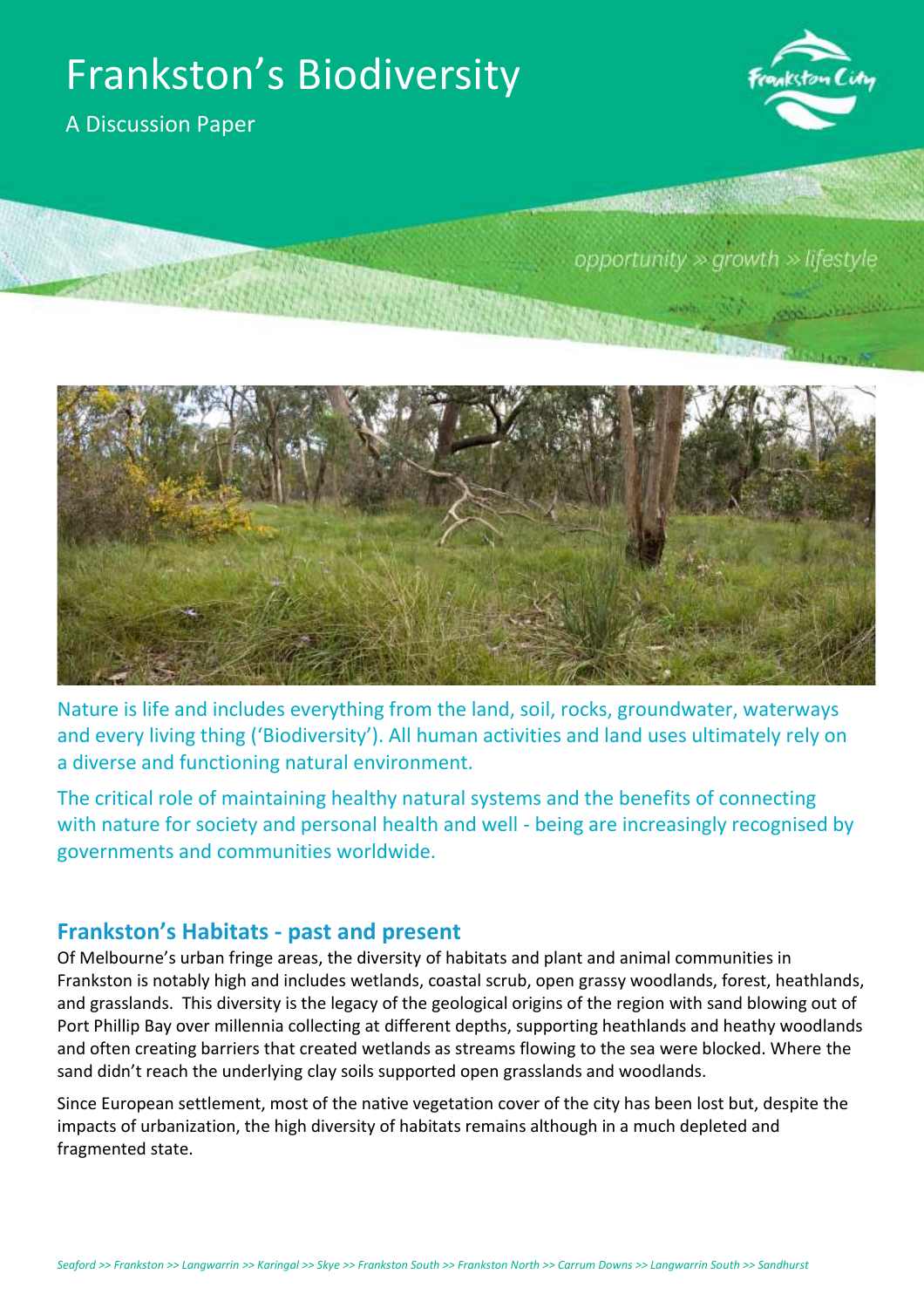

Remnant indigenous vegetation still covers about 13% of the municipality, making an important contribution to regional biological diversity and includes all 17 vegetation types that were here before European settlement.

The diversity of native habitats in Frankston is supported by its extensive network of Council bushland reserves and the conservation reserves managed by Parks Victoria. But while public land protects much of our biodiversity, some of the rarest habitats are almost exclusively found on private land.

Conventional wisdom in past decades has been that large national parks and conservation reserves would provide secure long term protection for biodiversity but the impacts of climate change are resulting in a new understanding and appreciation of the critical role of fragmented bushlands in urban and semi-urban areas.

The extensive wildfires of the summer 2019-2020 caused massive losses of biodiversity in south eastern Australia across some of our largest national parks. Now, areas outside the public reserve system in the rural, semi - urban and urban landscapes are being recognized for their contribution to maintaining our biodiversity.

Additionally, there is a growing appreciation that the contribution residential backyards and pocket parks can also play in supporting biodiversity with a growing momentum of Gardens for Wildlife programs being implemented across the state.

The importance for biodiversity conservation of small bush blocks, urban waterways, road reserves and even smaller backyards have increased significantly in the context of the catastrophic loss of habitat and flora and fauna that occurred during the 2019-20 fires and increased residential development.

However, small and fragmented habitat patches face a range of threats including weed invasion, the impacts of pest animals such as foxes and rabbits and clearing of canopy trees and understory vegetation.

Managing threats to local biodiversity and improving the quality of the remaining habitat for plants and animals in our local area as well as balancing competing needs such as fire prevention are significant challenges for Council and the community and meeting these challenges will be the focus of the Frankston Biodiversity Action Plan.

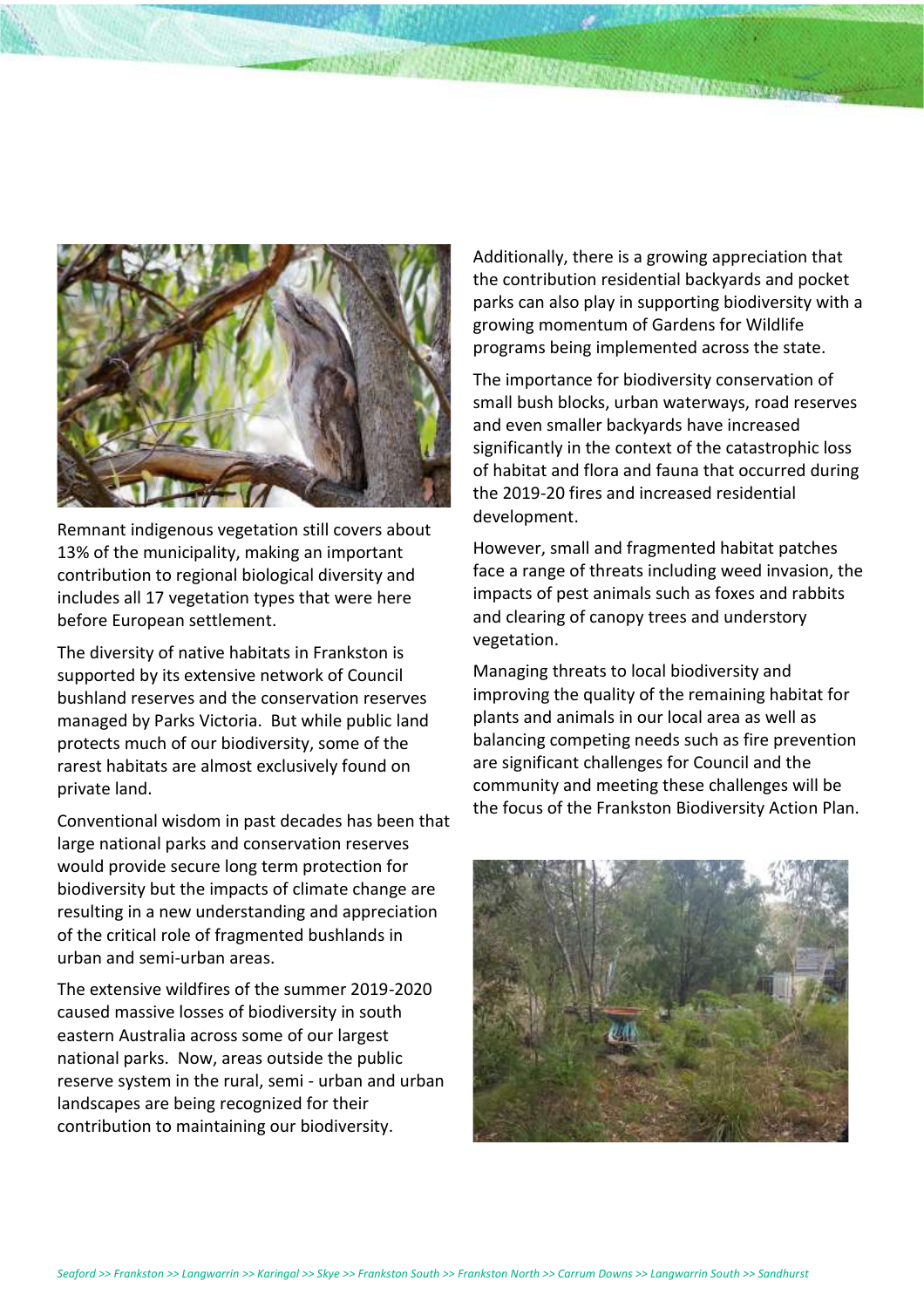#### **Research shows**

There is vast body of scientific evidence documenting the rapid global decline and increasing threats to almost all ecosystems, plants, animals and other life-forms. There are also clear pathways to addressing this decline which must be taken by all levels of government and society.

There is now strong evidence to show that that when people spend time in nature, be it a local park or the bush they are more likely to recognise its importance to their own wellbeing and to society, and therefore to behave in ways that help to protect and sustain it. In addition research shows that time spent in natural spaces and working to manage and protect them is linked to positive long-term health outcomes across demographics and age- groups.